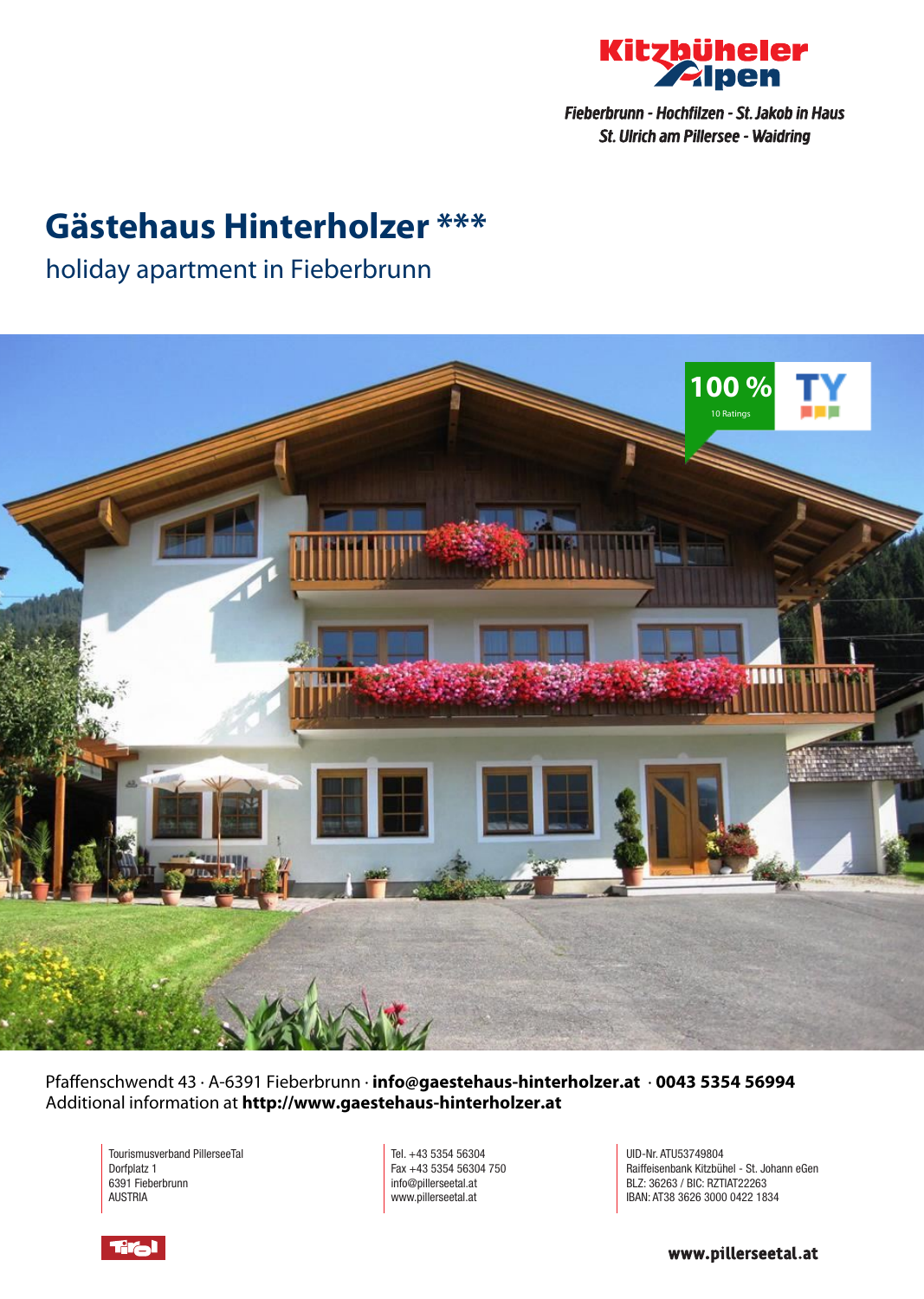

# **Gästehaus Hinterholzer \*\*\***

## holiday apartment in Fieberbrunn

Refined apartment house situated in sunny position in the middle of Pfaffenschwendt with view of the surrounding mountains. In the cosy house you find 3 apartments, <sup>a</sup> sauna-hut in the garden, fitness-room, table-tennis, room for skis and toboggans, parking lot. Ideal starting point for winter- or summerwalking tours, cross-country or bikingtrack nearby.



right on the bike path · right at the cross-country ski trail · aerobics room

Tourismusverband PillerseeTal Dorfplatz 1 6391 Fieberbrunn AUSTRIA

Tel. +43 5354 56304 Fax +43 5354 56304 750 info@pillerseetal.at www.pillerseetal.at

UID-Nr. ATU53749804 Raiffeisenbank Kitzbühel - St. Johann eGen BLZ: 36263 / BIC: RZTIAT22263 IBAN: AT38 3626 3000 0422 1834

www.pillerseetal.at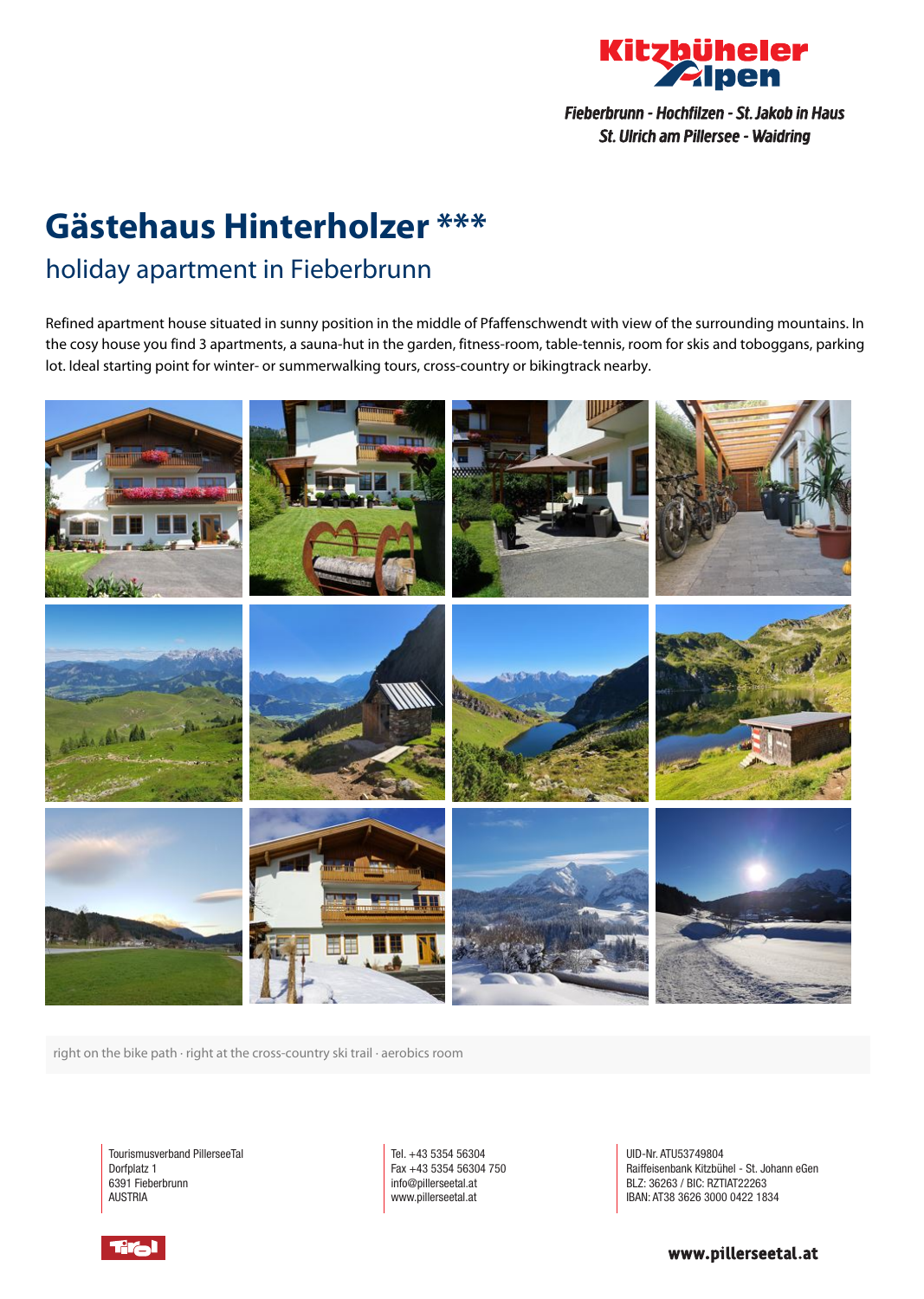

## **Rooms and Apartments**

Current Offers

#### **[Apartment](https://www.kitzbueheler-alpen.com/en/pital/accommodation/booking/gaestehaus-hinterholzer.html?utm_medium=PDF&utm_campaign=Vermieter-Prospekt&utm_source=G%c3%a4stehaus+Hinterholzer) for two persons**



Cosy new renovated single or couple holiday apartment, comfortable residential cubicle with dining table and double bed, separate kitchen with anteroom, wardrobe, a spacious shower with WC, Kabel TV,...

Apartment with 1 bedroom with double bed, 1 bedroom with 2 single beds, kitchen, bathroom/WC, shower, Sat-TV, DVD-player, radio, hair

dryer, safe, WiFi, modern furnishing, 58 m<sup>2</sup>.

ab **€ 38,00** per apartment on 28.06.2022 **TO THE OFFER**

ab

**€ 63,00** per apartment on 28.06.2022

**TO THE OFFER**

1-2 Personen · 1 Bedrooms · 30 <sup>m</sup><sup>²</sup>

#### **[Apartment](https://www.kitzbueheler-alpen.com/en/pital/accommodation/booking/gaestehaus-hinterholzer.html?utm_medium=PDF&utm_campaign=Vermieter-Prospekt&utm_source=G%c3%a4stehaus+Hinterholzer) for four persons**



1-4 Personen  $\cdot$  2 Bedrooms  $\cdot$  58 m<sup>2</sup>

#### **[Apartment](https://www.kitzbueheler-alpen.com/en/pital/accommodation/booking/gaestehaus-hinterholzer.html?utm_medium=PDF&utm_campaign=Vermieter-Prospekt&utm_source=G%c3%a4stehaus+Hinterholzer) for five persons**



Nice furnished apartment with <sup>a</sup> living-room with kitchen, one bedroom with double bed and <sup>a</sup> couch-bed for one person, bathroom/Wc, one bedroom with double bed and shower/Wc, cable-TV with DVD-player i...



1-5 Personen · 2 Bedrooms · 67 <sup>m</sup><sup>²</sup>

Tourismusverband PillerseeTal Dorfplatz 1 6391 Fieberbrunn **AUSTRIA** 

Tel. +43 5354 56304 Fax +43 5354 56304 750 info@pillerseetal.at www.pillerseetal.at

UID-Nr. ATU53749804 Raiffeisenbank Kitzbühel - St. Johann eGen BLZ: 36263 / BIC: RZTIAT22263 IBAN: AT38 3626 3000 0422 1834